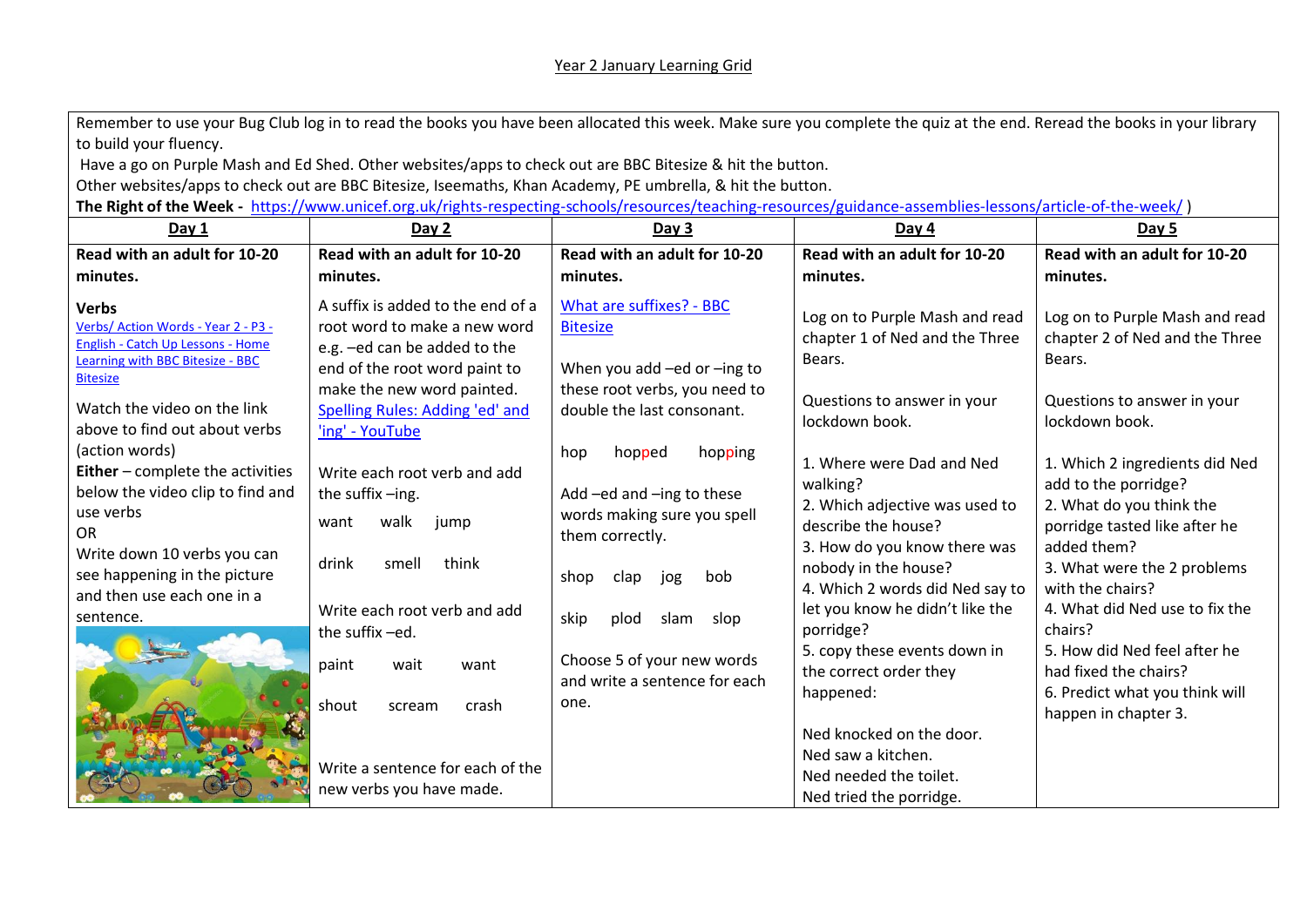| Maths<br>Start at 0 and count in steps of 5<br>to 60.<br>Complete these questions:<br>$1 \times 5 =$<br>$2 \times 5 =$<br>$3x5=$<br>$4 \times 5 =$<br>$6x5=$<br>$5 \times 5 =$<br>$7 \times 5 =$<br>$8 \times 5 =$<br>$9x5=$<br>$10 \times 5 =$<br>$11 \times 5 =$<br>$12 \times 5 =$<br>Practise reading each question<br>and answer out loud.<br>Can you recite the 5 times table<br>without looking at the answers? | Maths<br>Start at 0 and count in steps of 5<br>to 100.<br>Complete these questions:<br>$8 \times 5 =$<br>$10 \times 5 =$<br>$6x5=$<br>$4 \times 5 =$<br>$1 \times 5 =$<br>$11 \times 5 =$<br>$2 \times 5 =$<br>$7 \times 5 =$<br>$5 \times 5 =$<br>$3 \times 5 =$<br>$12 \times 5 =$<br>$9x5=$<br>Draw the ten sticks and ones<br>needed to make each answer.<br>Which answers are odd and<br>which are even? | Maths<br>Start at 60 and count back in<br>steps of 5 to 0.<br>Complete these questions:<br>$7 \times 2 =$<br>$2 \times 2 =$<br>$1 \times 2 =$<br>$11 \times 2 =$<br>$4 \times 2 =$<br>$6 \times 2 =$<br>$9x2=$<br>$3 \times 2 =$<br>$10 \times 2 =$<br>$5 \times 2 =$<br>$12 \times 2 =$<br>$8 \times 2 =$<br>Choose 5 answers.<br>1. Add 6 to each number<br>2. Subtract 8 from each<br>number<br>Add 3 tens to each number. | Maths<br>Start at 100 and count back in<br>steps of 10 to 0.<br>Start at 60 and count back in<br>steps of 5 to 0.<br>Start at 30 and count back in<br>steps of 2 to 0.<br>Complete these questions:<br>$9 \times 2 =$<br>$1 \times 5 =$<br>$10 \times 5 =$<br>$5 \times 2 =$<br>$7 \times 10 =$<br>$2 \times 10 =$<br>$11 \times 5 =$<br>$8 \times 2 =$<br>$12 \times 2 =$<br>$4 \times 5 =$<br>$6x5=$<br>$3 \times 10 =$<br>Choose 5 answers. Use the part<br>whole method to find different<br>ways to make<br>each answer. | Maths<br>Copy each sequence and fill in<br>the missing numbers:<br>5, 10, 15, _____, ____, _____<br>$35, 40, 45, \_\_\_\_$<br>20, 25, 30, _____, ____, _____,<br>10, 12, 14, ____, ___, ____,<br>$25, \_\_\_\_\_$ $\_\_\_$ $\_\_$ $\_\_$ 40<br>$\frac{1}{2}$ $\frac{1}{2}$ $\frac{1}{2}$ $\frac{1}{2}$ $\frac{1}{2}$ $\frac{1}{2}$ $\frac{1}{2}$ $\frac{1}{2}$ $\frac{1}{2}$ $\frac{1}{2}$ $\frac{1}{2}$ $\frac{1}{2}$ $\frac{1}{2}$ $\frac{1}{2}$ $\frac{1}{2}$ $\frac{1}{2}$ $\frac{1}{2}$ $\frac{1}{2}$ $\frac{1}{2}$ $\frac{1}{2}$ $\frac{1}{2}$ $\frac{1}{2}$<br>120, 110, 100 _____, ____, _____<br>$22, \_\_\_\_\_$ $\_\_\_\_$ 14, 12<br>$40, \_\_\_\$ 30, $\_\_\_\$ 20, $\_\_\_\_\_\_\$<br>$55, \_\_\_$ 45, $\_\_\_$ 35, $\_\_\_\_$<br>$16, \_\_\_\$ 12, $\_\_\_\$ 8, $\_\_\_\_\$ |
|------------------------------------------------------------------------------------------------------------------------------------------------------------------------------------------------------------------------------------------------------------------------------------------------------------------------------------------------------------------------------------------------------------------------|---------------------------------------------------------------------------------------------------------------------------------------------------------------------------------------------------------------------------------------------------------------------------------------------------------------------------------------------------------------------------------------------------------------|-------------------------------------------------------------------------------------------------------------------------------------------------------------------------------------------------------------------------------------------------------------------------------------------------------------------------------------------------------------------------------------------------------------------------------|-------------------------------------------------------------------------------------------------------------------------------------------------------------------------------------------------------------------------------------------------------------------------------------------------------------------------------------------------------------------------------------------------------------------------------------------------------------------------------------------------------------------------------|-------------------------------------------------------------------------------------------------------------------------------------------------------------------------------------------------------------------------------------------------------------------------------------------------------------------------------------------------------------------------------------------------------------------------------------------------------------------------------------------------------------------------------------------------------------------------------------------------------------------------------------------------------------------------------------------------------------------------------------------------------------------------------------------|
| Art<br>Look closely at the plants and<br>flowers that are outside at the<br>moment.<br>What patterns and details can you<br>see on them?<br>In your book sketch some of the<br>plants and flowers and remember<br>to include the patterns and details<br>you observed.                                                                                                                                                 | PE<br>African drumming and dance<br>sequences - KS1 Physical Education<br>- BBC Bitesize<br>Watch the different jumps in<br>the African sequence on the<br>video above.<br>Make up your own sequence<br>using a range of different<br>jumps.                                                                                                                                                                  | Languages<br>This term we are going to be<br>learning some words in Mandarin<br>and the country this language<br>comes from - China.<br>What do you know about China?<br>Can you find out something about<br>Chinese food? Have you ever<br>tasted it? Draw some pictures of<br>Chinese food. What do Chinese<br>people use to eat with                                                                                       | Geography<br>Use Google images to look at<br>pictures of the Arctic and Antarctic.<br>Use the geographical words we<br>learned last term to describe each<br>place e.g. what it looks like and<br>what the weather is like.<br>Which countries are in the Arctic?<br>Let's explore Antarctica - BBC<br><b>Bitesize</b><br>What is a polar habitat? - BBC<br><b>Bitesize</b>                                                                                                                                                   | Science<br>Think about the places you<br>learned about in Geography<br>yesterday.<br>Find out about 3 animals that<br>live in the Arctic or Antarctic.<br>Draw each animal and write<br>how they have developed to<br>live in these cold habitats.                                                                                                                                                                                                                                                                                                                                                                                                                                                                                                                                        |